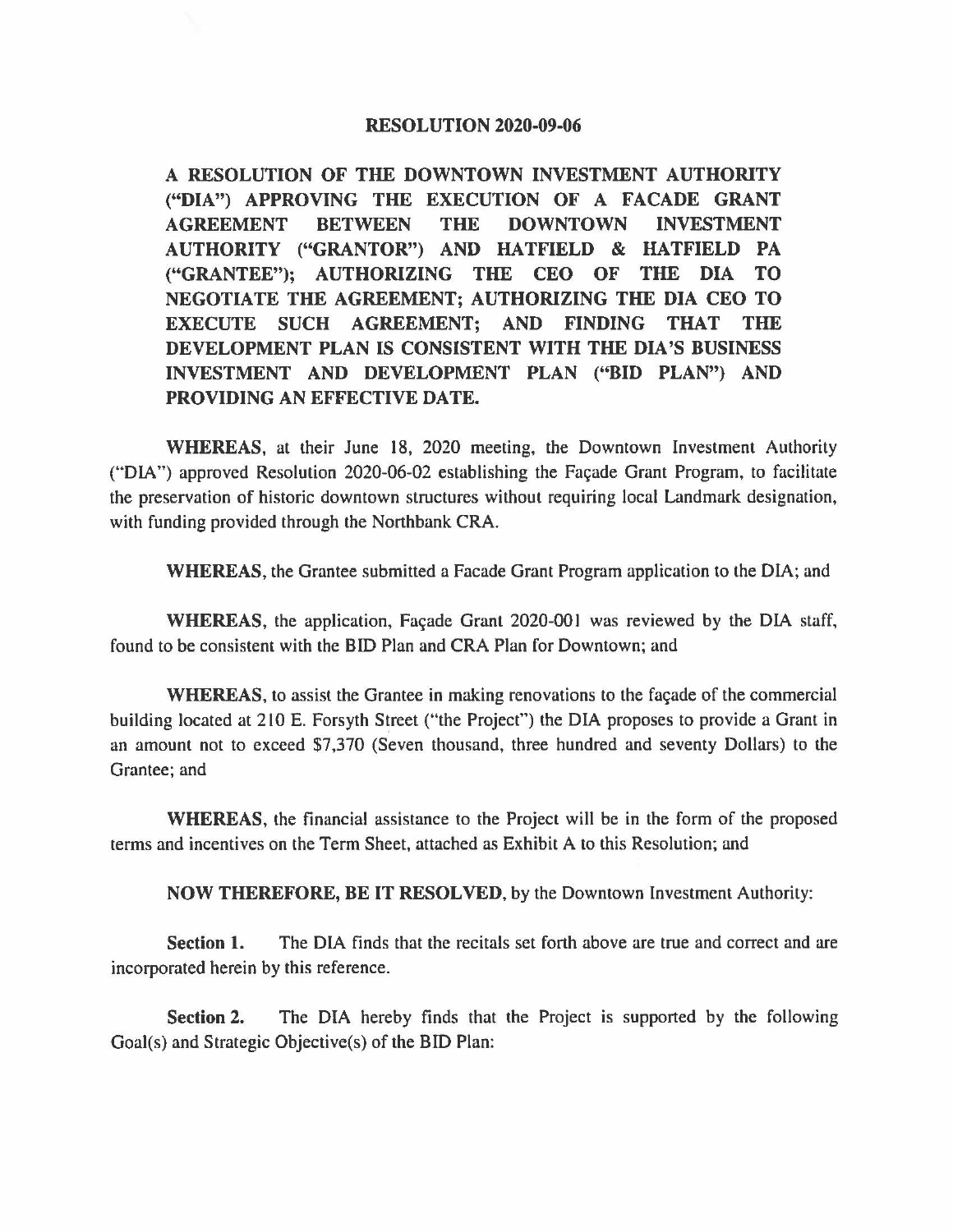- Goal 1: Reinforce Downtown as the City's unique epicenter for business, history, culture, education, and entertainment.
	- Increase the opportunities for Downtown employment.
	- Protect and revitalize historic assets.
	- Increase venues, workspaces, and residential opportunities with a focus on the Target Area.
- Goal 2: Simplify the approval process for downtown development and improve departmental and agency coordination.
	- Initiate public/private partnerships.
	- Identify cooperative property owners/developers and develop key pilot initiatives.
- Goal 3: Maintain a clean and safe 24-7 Downtown for residents, workers, and visitors.
	- Provide increased walkability through:
		- Support and attract additional commercial, service, residential, transportation, recreation, and open space uses.

**Section 3.** The DIA hereby awards a Facade Grant to Grantee in accordance with the terms of the term sheet attached hereto as Exhibit A.

**Section 4.** The Chief Executive Officer is hereby authorized to execute the Grant Agreement and otherwise take all necessary action in connection therewith to effectuate the purposes of this Resolution.

**Section 5.** The Effective Date of this Resolution  $\frac{1}{15}$  the date of execution of this Resolution by the Chair of the DIA Board.

|                       | (Continued on following plge) |      |
|-----------------------|-------------------------------|------|
| WITNESS:<br>Kadensoot | DOWNTOWN INVESTMENT AUTHORITY | 2020 |
| Witness               | Ron Moody, Chairman           | Date |
|                       |                               |      |

VOTE: In Favor:  $\begin{matrix} Y \\ \hline \end{matrix}$  Opposed:  $\begin{matrix} 0 \\ \hline \end{matrix}$  Abstained:  $\begin{matrix} 0 \\ \hline \end{matrix}$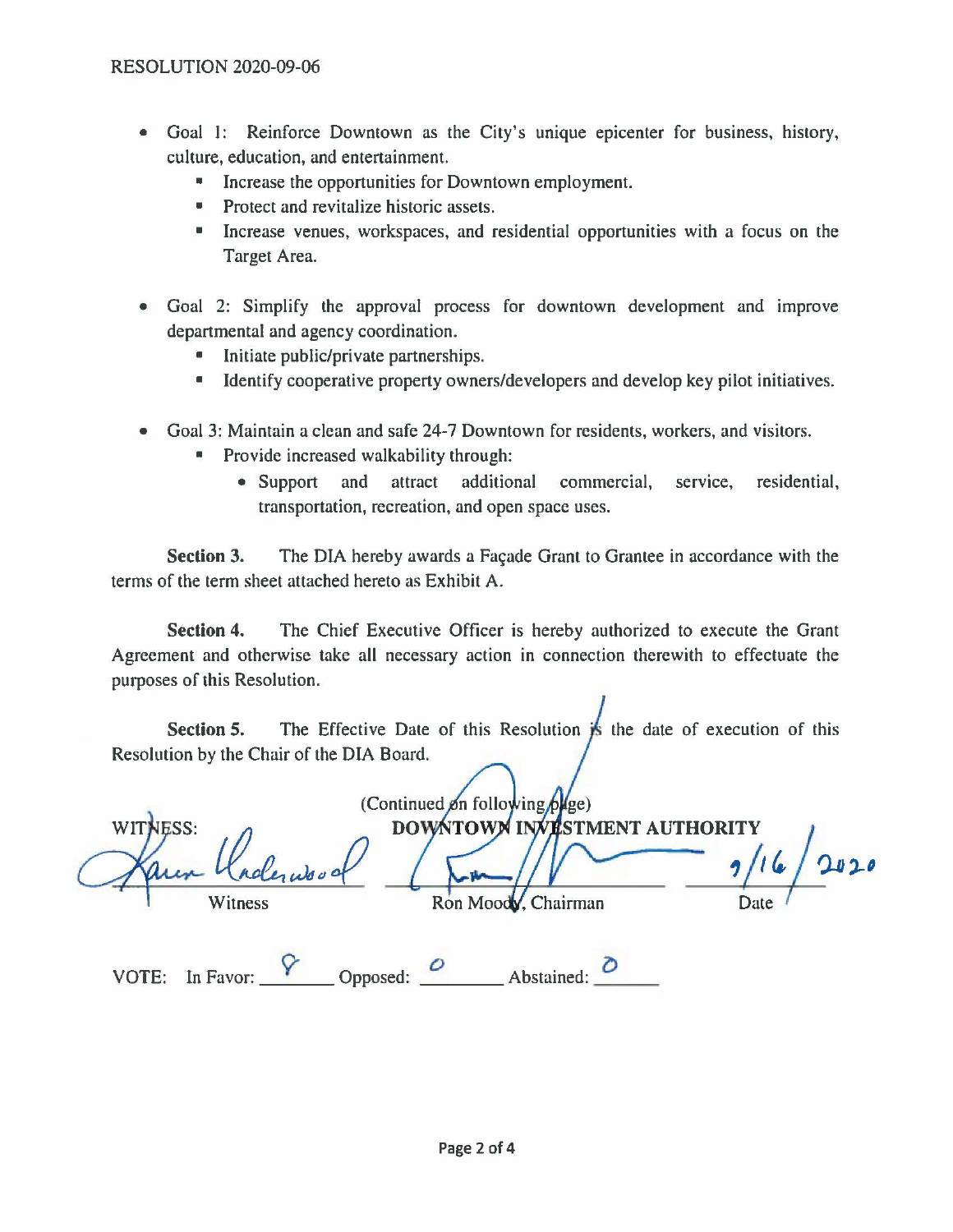### Exhibit A to Resolution 2020-09-06

#### Term Sheet

#### **Grant:**

Project Name: 210 E. Forsyth Street

Developer/ Applicant: Hatfield & Hatfield, PA

Total Project Cost (estimate): \$14,740 to be supported by invoices indicating amounts paid

Equity (proposed): \$7,370 (50.0% of Total Project Cost)

City Funding: Not more than \$7,370 (50.0% of Total Project Cost) through the City of Jacksonville, Downtown Investment Authority

Infrastructure: No City of Jacksonville infrastructure improvements are contemplated.

Land: No land or building owned by the City of Jacksonville land is requested by the project.

#### City Funding pursuant to this Resolution:

#### Grant:

- \$7,370 from the Northbank CRA Facade Grant Program
- The Grant will be funded upon completion of the work.
- Work shall be inspected for compliance with the application as submitted, and all invoices must be submitted for satisfactory review and approval by DIA Staff.

The Grant approval is contingent upon the following:

- 1. Only work on the street-facing storefront as outlined in the application submitted is eligible for reimbursement.
- 2. Applicant must be in good standing with the City (no unpaid taxes, Municipal Code Compliance outstanding citation on any property of applicant, outstanding defaults on any City contract, or previous uncured grant defaults or non-compliance).
- 3. The property being improved may not have any outstanding liens or violations.
- 4. Applicant must not be engaged in an active lawsuit with or have an unresolved claim from or against the City or its agencies that is related to the property from which the grant is sought or other similar rehabilitation grants.
- 5. Applicant must strive to utilize City approved JSEB's for renovation work associated with grant.
- 6. Must maintain the improvements in good repair.